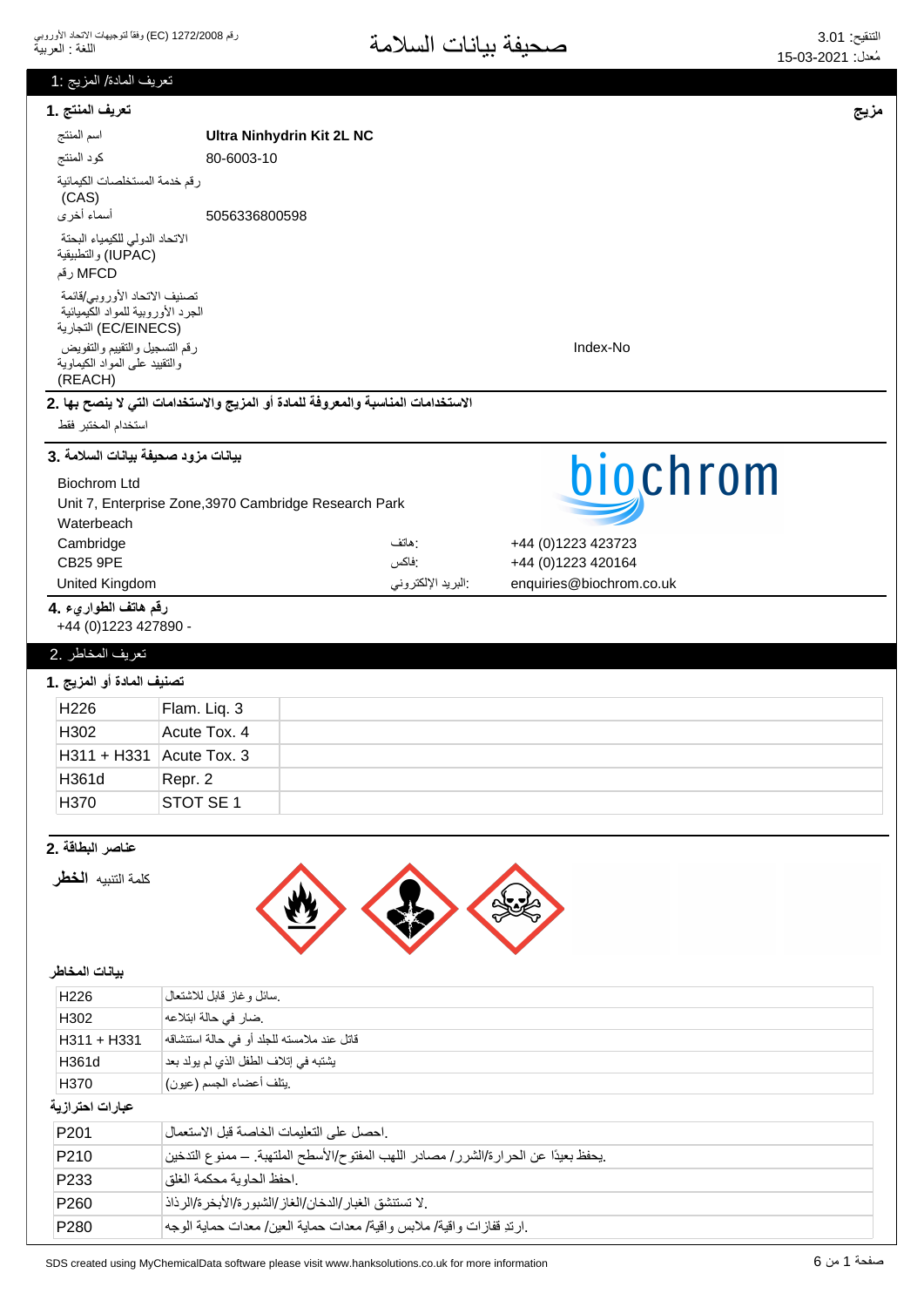# التنقيع: 3.01<br>مُجارِد 2021 03 45 مركز السلامة

|                                        |                                                                                                                           |                                                                                                      | معدن. ∟∠u∠-دu-כו |  |
|----------------------------------------|---------------------------------------------------------------------------------------------------------------------------|------------------------------------------------------------------------------------------------------|------------------|--|
| P303 + P361<br>$+ P353$                | . في حالة ملامسته للجلد (أو الشعر): انز ع/اخلع كل الملابس الملوثة في الحال اشطف الجلد بالماء/الدش                         |                                                                                                      |                  |  |
| P304 + P340                            | في حالة استنشاقه: انقل الضحية إلى الهواء الطلق وضعه في وضع مريح لتسهيل التنفس                                             |                                                                                                      |                  |  |
| P312                                   | .اتصل بمركز السموم أو بمعالج/ طبيب في الحال إذا شعرت بتوعك                                                                |                                                                                                      |                  |  |
| P370 + P378                            | في حالة الحريق: استخدم ماء في الإطفاء                                                                                     |                                                                                                      |                  |  |
| P403 + P235                            | يخزن في مكان جيد التهوية. يحفظ باردًا                                                                                     |                                                                                                      |                  |  |
| P501                                   | يتم التخلص من المحتويات/الحاويات في حاوية نفايات خطرة مناسبة                                                              |                                                                                                      |                  |  |
| مخاطر أخرى .3                          |                                                                                                                           |                                                                                                      |                  |  |
|                                        | May be fatal or cause blindness if swallowed.                                                                             |                                                                                                      |                  |  |
| Cannot be made non-poisonous.          |                                                                                                                           |                                                                                                      |                  |  |
| التركيب/ معلومات حول المكونات .3       |                                                                                                                           |                                                                                                      |                  |  |
| الخلطات .2                             |                                                                                                                           |                                                                                                      |                  |  |
| اسم المنتج                             | المخاطر                                                                                                                   |                                                                                                      | تركيز            |  |
| Ultra Ninhydrin Solution NC            |                                                                                                                           |                                                                                                      |                  |  |
|                                        |                                                                                                                           | H226, H302, H311 + H331, H361d, H370 Acute Tox. 3,<br>Acute Tox. 4, Flam. Liq. 3, Repr. 2, STOT SE 1 |                  |  |
| <b>Ultrosolve Plus NC</b>              |                                                                                                                           |                                                                                                      |                  |  |
|                                        | H302 Acute Tox. 4                                                                                                         |                                                                                                      |                  |  |
| إجراءات الإسعافات الأولية .4           |                                                                                                                           |                                                                                                      |                  |  |
| وصف إجراءات الإسعافات الأولية . 1      |                                                                                                                           |                                                                                                      |                  |  |
| ملامسة الجلد                           | اغسل فورأ بالكثير من الصابون والماء                                                                                       |                                                                                                      |                  |  |
|                                        |                                                                                                                           |                                                                                                      |                  |  |
| ملامسة العينين                         | .اغسل العين بالماء الجاري لمدة 15 دقيقة                                                                                   |                                                                                                      |                  |  |
| الابتلاع                               | .لا تقم بتحريض القيء<br>نغسل الفم بالماء<br>استشر الطبيب                                                                  |                                                                                                      |                  |  |
| الاستنشاق                              | .انتقل إلى الهواء الطلق في حالة الاستنشاق العرضي للأبخرة                                                                  |                                                                                                      |                  |  |
| أهم الأعراض والتأثيرات .2              |                                                                                                                           |                                                                                                      |                  |  |
| .لا توجد أعراض                         |                                                                                                                           |                                                                                                      |                  |  |
| دلالة على أي عناية طبية فورية .3       |                                                                                                                           |                                                                                                      |                  |  |
|                                        | احصل على ر عاية طبية في حالة حدوث أي أعراض متأخرة حادة                                                                    |                                                                                                      |                  |  |
|                                        |                                                                                                                           |                                                                                                      |                  |  |
| إجراءات مكافحة الحريق .5               |                                                                                                                           |                                                                                                      |                  |  |
| وسائل إطفاء الحريق .1                  |                                                                                                                           |                                                                                                      |                  |  |
| مناسب                                  | ماء                                                                                                                       |                                                                                                      |                  |  |
| غیر مناسب                              | N/A                                                                                                                       |                                                                                                      |                  |  |
| مخاطر خاصة تنشأ عن المادة أو المزيج .2 |                                                                                                                           |                                                                                                      |                  |  |
| .قد تتشكل أبخرة سامة في الاحتراق       |                                                                                                                           |                                                                                                      |                  |  |
|                                        |                                                                                                                           |                                                                                                      |                  |  |
| النصائح لرجال الإطفاء .3               |                                                                                                                           |                                                                                                      |                  |  |
|                                        | (معتمد أو مكافئ) والعتاد الواقي الكامل MSHA / NIOSH ، كما هو الحال في أي حريق ، قم بارتداء جهاز التنفس المكتبي ذاتي الطلب |                                                                                                      |                  |  |
| إجراءات النعامل مع الإطلاق العرضي .6   |                                                                                                                           |                                                                                                      |                  |  |
| التدابير الاحترازية الشخصية . 1        |                                                                                                                           |                                                                                                      |                  |  |
| القضاء على جميع مصادر الاشتعال         |                                                                                                                           |                                                                                                      |                  |  |
| تجنب تنفس الأبخر ة                     | حدد المنطقة الملوثة بعلامات ومنع الوصول إلىي الأفراد غير المصرح لهم                                                       |                                                                                                      |                  |  |
|                                        |                                                                                                                           |                                                                                                      |                  |  |

#### الاحتياطات البينية .2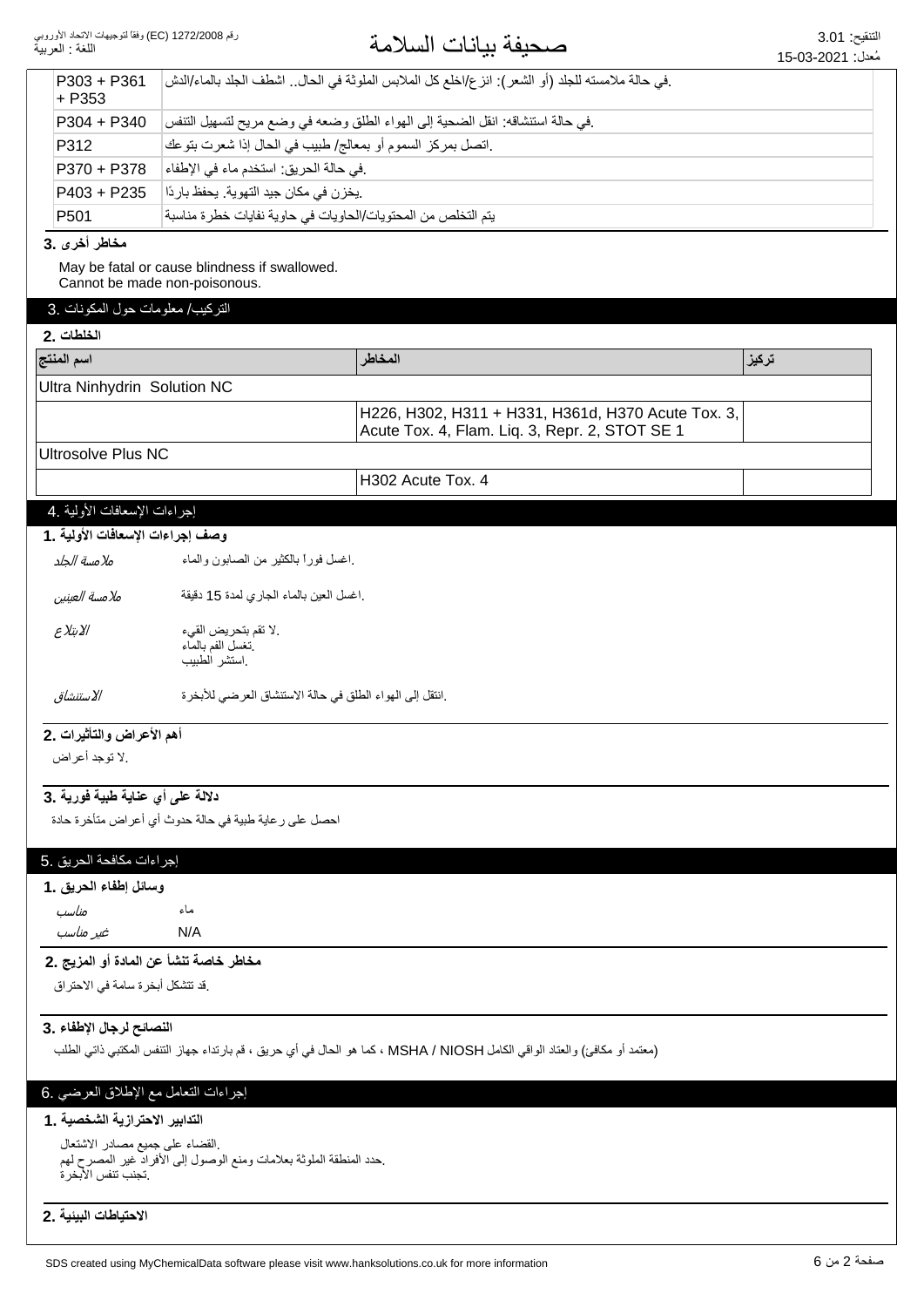| .لا تسمح بدخول المجاري / المياه السطحية أو الجوفية                                                            |                                                                    |  |
|---------------------------------------------------------------------------------------------------------------|--------------------------------------------------------------------|--|
| الطرق والمواد .3                                                                                              |                                                                    |  |
| نخلط مع الرمل أو الفيرميكوليت                                                                                 |                                                                    |  |
| اغسل موقع الانسكاب بكميات كبيرة من الماء<br>انقل إلى حاوية إنقاذ قابلة للغلق ومعلمة للتخلص منها بطريقة مناسبة |                                                                    |  |
|                                                                                                               |                                                                    |  |
| منع حدوث المخاطر الثانوية .4                                                                                  |                                                                    |  |
| لا شىيء                                                                                                       |                                                                    |  |
| المناولة والتخزين 7                                                                                           |                                                                    |  |
| التدابير الاحترازية الشخصية . 1                                                                               |                                                                    |  |
| التعامل الآمن                                                                                                 | النعامل مع غطاء الدخان                                             |  |
|                                                                                                               | اغسل يديك مباشرة بعد التلوث<br>نجنب الاتصال المباشر مع المادة      |  |
| الحماية من الانفجارات والحرائق                                                                                | احتفظ بمصادر الإشعال بعيدًا                                        |  |
| ظروف التخزين الآمن، بما في ذلك أي تنافرات .2                                                                  |                                                                    |  |
| إدارة مخاطر التخزين                                                                                           | يخزن في مكان بارد وجيد التهوية                                     |  |
|                                                                                                               | .الابتعاد عن مصادر الاشتعال<br>إبقاء الحاويات مغلقة بإحكام         |  |
|                                                                                                               | حساس للضوء                                                         |  |
|                                                                                                               | احم من الضوء                                                       |  |
|                                                                                                               | حساس للهواء                                                        |  |
| ضوابط التخزين                                                                                                 | لا يوجد متطلبات خاصة                                               |  |
| الحفاظ على سلامة المنتج                                                                                       | لا يوجد متطلبات خاصة                                               |  |
| نصائح أخرى                                                                                                    | لا مزيد من المعلومات المتاحة                                       |  |
| المستخدمين النهائيين المحددين .3                                                                              | للاستخدام المعملي فقط يستخدم مع محللات الأحماض الأمينية من بيوكروم |  |
| ضوابط التعرض/ الحماية الشخصية .8                                                                              |                                                                    |  |
| معاملات الضبط .1                                                                                              |                                                                    |  |
| البيانات غير متوفرة                                                                                           |                                                                    |  |
|                                                                                                               |                                                                    |  |
| ضوابط التعرض .2                                                                                               |                                                                    |  |
| تدابير وقائية وصحية عامة                                                                                      | تجنب ملامسة الجلد والعينين                                         |  |
| إجراءات هندسية                                                                                                | ضمان وجود تهوية كافية في المنطقة                                   |  |
| حماية العين/ الوجه                                                                                            | نظار ات حماية<br>تأكد من أن حمام العين في متناول اليد              |  |
| حماية اليدين                                                                                                  | ففازات النتريل                                                     |  |
| حماية الجهاز التنفسي                                                                                          | الحماية التنفسية ليست مطلوبة                                       |  |
| حماية الجلد                                                                                                   | ملابس واقية                                                        |  |
| نصائح أخرى نتعلق بالحماية                                                                                     | لايوجد بيانات                                                      |  |

# الشخصية

# الخصائص الفيزيائية والكيميائية 9.

| الخصائص الفيزيائية والكيميائية . 1 |                                                    |
|------------------------------------|----------------------------------------------------|
| المظهر                             | زجاجة بلاستيكية سعة 2 لتر . زجاجة كهرمانية سعة 250 |
| الر ائحة                           | البيانات غير متوفرة                                |
| تركيز بداية ظهور الرائحة           | البيانات غير متوفرة                                |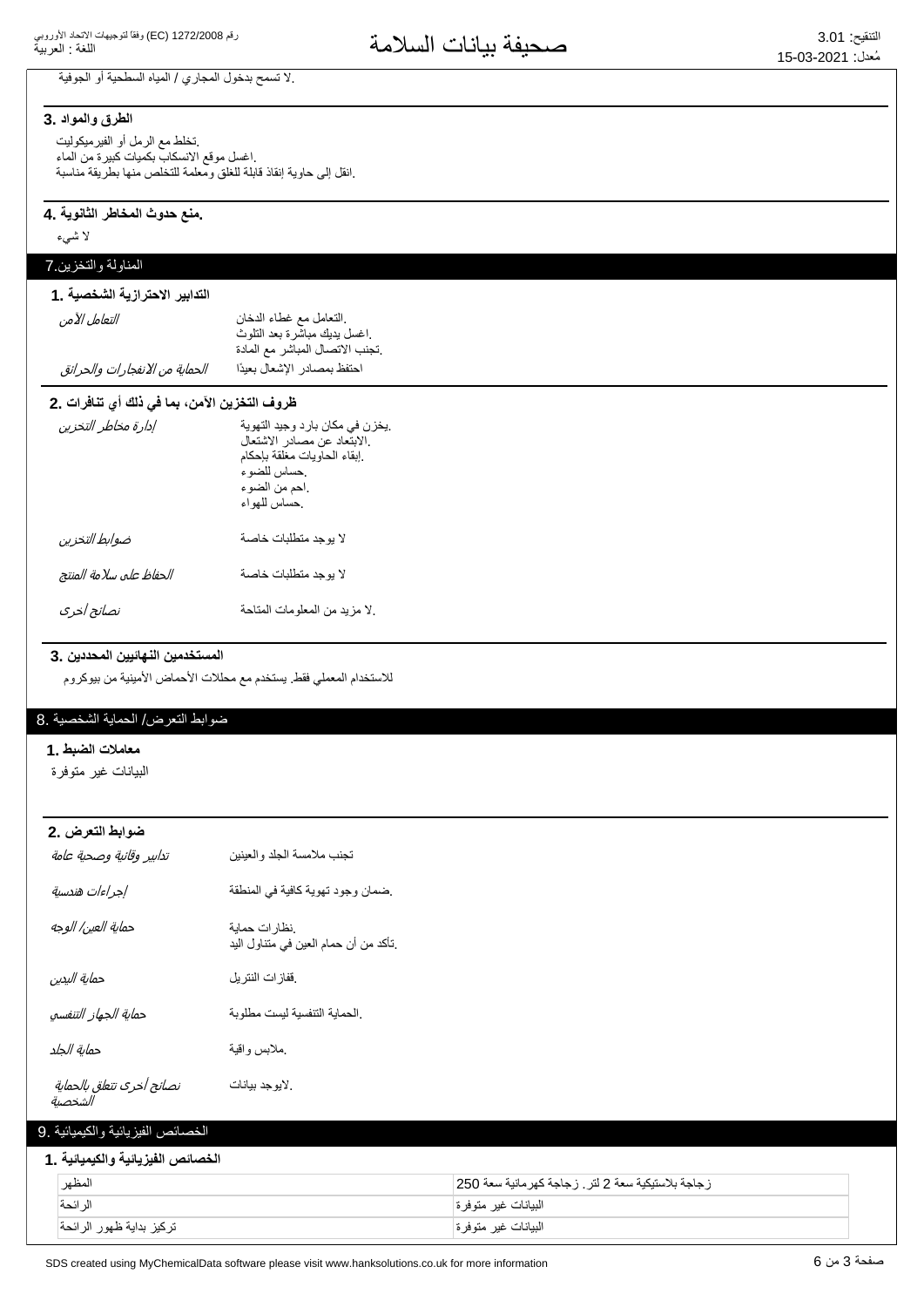#### رقم 1272/2008 (EC) وفقاً لتوجيهات الاتحاد الأوروبي اللغة : العربية

# التنقيع: 3.01<br>مُزار: 2021 03 15 مجموعة المسلامة

| الرقم الايدر وجيني                                | البيانات غير متوفرة |
|---------------------------------------------------|---------------------|
| نقطة الانصهار / نقطة التجمد                       | البيانات غير متوفرة |
| نقطة بدء الغليان ومدى الغليان                     | البيانات غير متوفرة |
| نقطة الوميض                                       | البيانات غير متوفرة |
| معدل التبخر                                       | البيانات غير متوفرة |
| القابلية للاشتعال (مادة صلبة، غازية)              | البيانات غير متوفرة |
| الحدود القصوى/الصغرى لقابلية الاشتعال أو الانفجار | البيانات غير متوفرة |
| ضغط البخار                                        | البيانات غير متوفرة |
| كثافة البخار                                      | البيانات غير متوفرة |
| الكثافة النسببة                                   | البيانات غير متوفرة |
| فابلية الذوبان                                    | البيانات غير متوفرة |
| أوكتانول/ماء-n :معامل التقاسم                     | البيانات غير متوفرة |
| درجة حرارة الاشتعال الذاتي                        | البيانات غير متوفرة |
| درجة حرارة التحلل                                 | البيانات غير متوفرة |
| در جة اللز وجة                                    | البيانات غير متوفرة |
| الخصائص التفجيرية                                 | البيانات غير متوفرة |
| الخصائص المؤكسدة                                  | البيانات غير متوفرة |

## **معلومات أخرى .2**

لا توجد معلومات إضافية متاحة

#### الثبات وقابلية التفاعل .10

#### قابلية التفاعل . **1**

لا بوجد نفاعل غير عادي

### **2.** الثبات

مستقر في ظل الظروف العادية. فد يتغير لونه عند التعرض للضوء.

#### احتمالية التفاعلات الخطرة. 3

لا ردود الفعل الخطرة المعروفة.

#### <del>ظروف ينبغي تجنبها 4</del>

ضوء شمس مباشر

#### <mark>5. مواد غير متوافقة</mark>

وكلاء مؤكسدة قوية

#### نواتج التحلل الخطرة .6

ِأثناء الاحتراق تنبعث أبخرة سامة من ثاني أكسيد الكربون / أول أكسيد الكربون.

#### معلومات عن السمية .11

| معلومات .1                                                                    |                                                                  |
|-------------------------------------------------------------------------------|------------------------------------------------------------------|
| درجة سمية حادة                                                                | لا توجد معلومات متاحة                                            |
| تآكل/تهيج جلدي                                                                | .قد يكون ضارًا إذا امتصه الجلد. يسبب تهيج الجلد                  |
| تلف/ تهيج شديد بالعين                                                         | ِتَأْثَيْرِ مهيج                                                 |
| حساسية الجهاز التنفسي أو الجلد                                                | قد يسبب حساسية الجلد                                             |
| التحول الخلقي لخلية الجرثومة                                                  | لا توجد معلومات متاحة                                            |
| احتمالية التسبب في السرطان                                                    | لا توجد معلومات متاحة                                            |
| السمية التناسلية<br>السمية الشاملة لأعضاء مستهدفة<br>محددة- التعرض لمرة واحدة | مخاطر محتملة من الأذي للطفل الغير مولود<br>لا توجد معلومات متاحة |

حسفحة 4 من 6 G created using MyChemicalData software please visit www.hanksolutions.co.uk for more information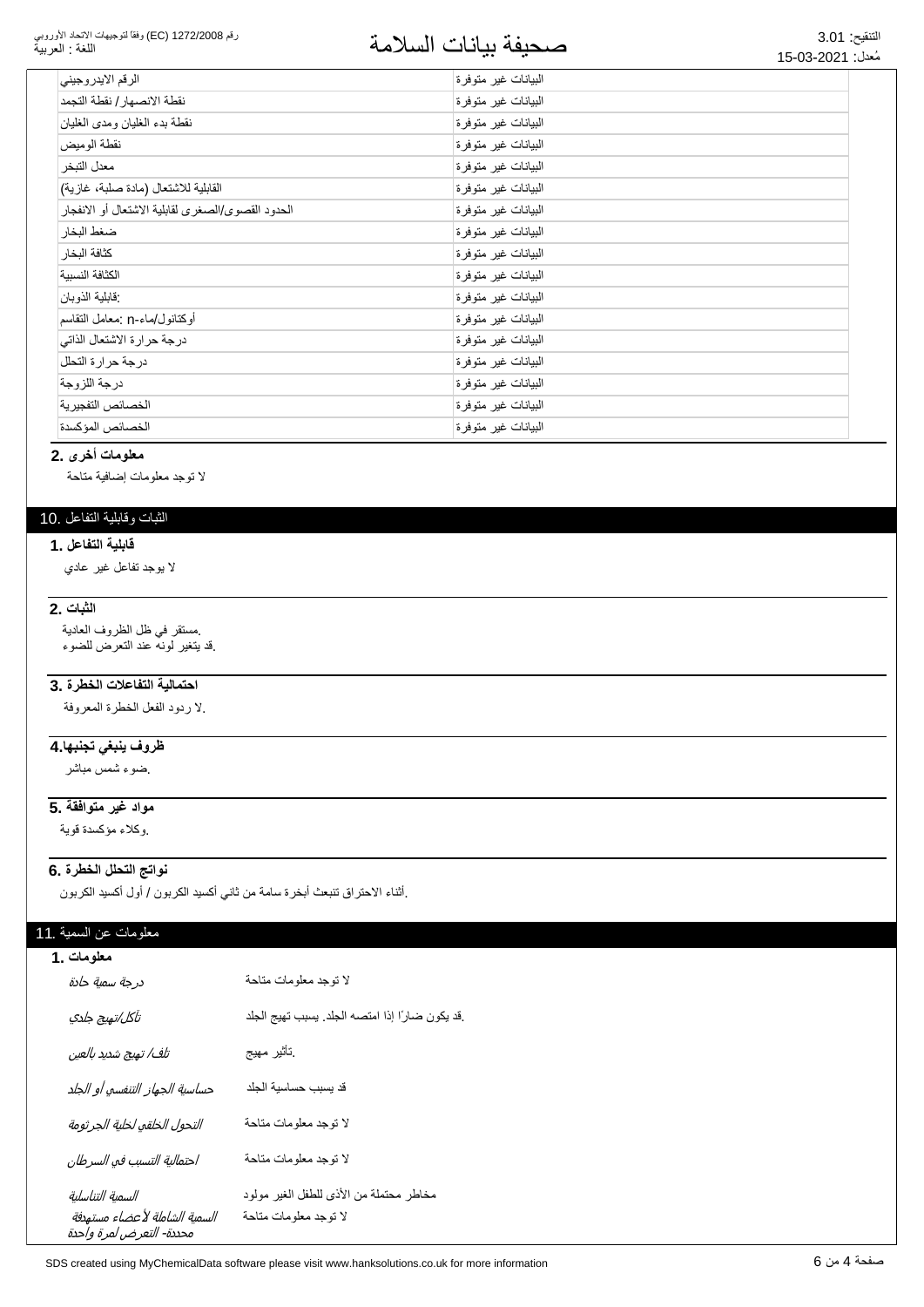#### خطر السحب بالمص السمية الشاملة لأعضاء مستهدفة محددة- التعرض المتكرر لا توجد معلومات متاحة لا توجد معلومات متاحة

#### **المزيد من .2**

حسب معرفتنا فإن السمية الحادة والمزمنة لهذه المادة غير معروفة بالكامل

# معلومات بيئية .12

#### **درجة السمية .1**

لا توجد معلومات متاحة

## الاستمرارية واحتمالية التفسخ .2

لا توجد معلومات متاحة

# احتمالية التراكم الحيوي .3

لا توجد معلومات متاحة

#### مدى سهولة الحركة والتربة .4

لا توجد معلومات متاحة

### **5. ΔϣΎγϟϭ˱ΎϳϭϳΣΔϣϛέΗϣϟϭˬΔΗΑΎΛϟΩϭϣϟϡϳϳϘΗΞΎΗϧ (PBT) Ύ˱ϳϭϳΣ˱ΩΟΔϣϛέΗϣϟϭ˱ΩΟΔΗΑΎΛϟΩϭϣϟϭ (vPvB)**

لا توجد معلومات متاحة

#### تأثيرات أخرى معاكسة .6

لا توجد معلومات متاحة

#### اعتبارات التخلص من المادة .13

#### طرق معالجة النفايات .1

ͮ௬Ͼ̲௪̺͙ͳ̻ͧϾ̞௪̺͙ ΔϳϣγέϟϭϠϟΎϘϓϭΎϬϧϣιϠΧΗϟϡΗϳϥΏΟϳ. عمليات التخلص من المادة

#### معلومات عن النقل 14

|                | جوًا (المنظمة الدولية للطيران المدني -إيكاو)                              |
|----------------|---------------------------------------------------------------------------|
| $\mathbf{1}$ . | 1992 :رقم الأمم المتحدة                                                   |
| 2.             | : اسم الشحن : Flammable liquid, toxic, n.o.s.                             |
| 3.             | فئة فرعية : 6.1 6       3 : يففة (فنات) مخاطر النقل                       |
|                | ፵                                                                         |
| 4.             | :مجموعة التعبئة                                                           |
| 5.             | : المخاطر البينية                                                         |
| 6.             | :احتياطات خاصة للمستخدم                                                   |
| 7.             | -النقل في شكل سائب                                                        |
| (ADR) برًا     |                                                                           |
| 1.             | 1992 :رقم الأمم المتحدة                                                   |
| 2.             | : اسم الشحن : FLAMMABLE LIQUID, TOXIC, N.O.S (Ultra Ninhydrin Kit 2L NC). |
| 3.             | : فئة فرعية [3 : 2: 13 (فَئات) مخاطر النقل                                |
|                | ⋓                                                                         |
| 4.             | :مجموعة التعبئة                                                           |
| 5.             | :المخاطر البينية                                                          |